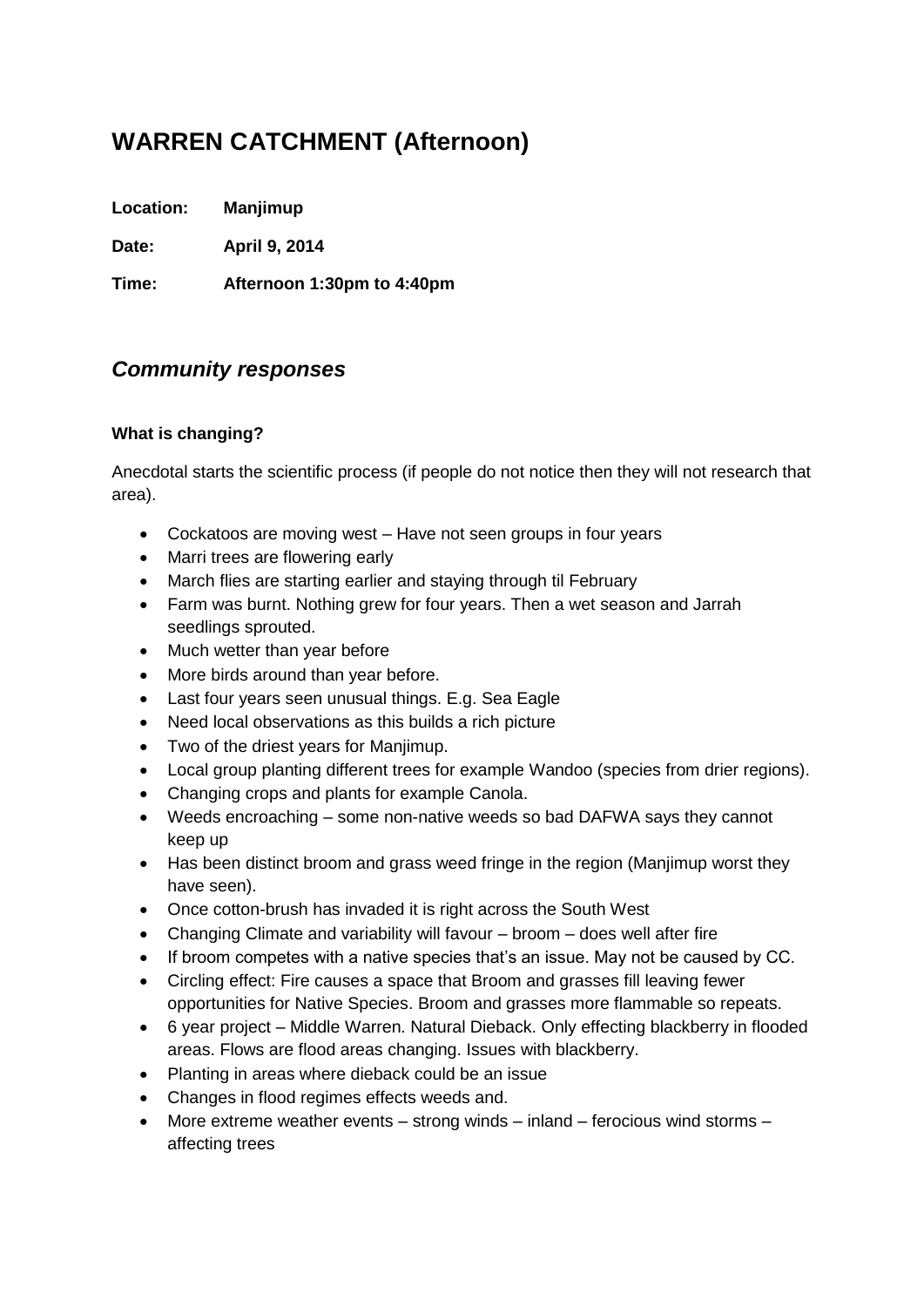- Less rainfall. Greater intensity. Erosion. Lose remnant bush. -Enormous damage
- Re-veg belts, water swales.
- Graze at a more moderate level
- Mega-farms broad acres –
- Mixed diverse family farms. Diversity and more conservation in farming
- Must be many farmers leaving the land as they cannot be moderate or being system that makes money.
- Average age farmer 65 years farmers amalgamated
- Farms sold to Chinese and big business
- Foreign owned farmers use only methods that are more economically viable.
- We need more people that care about land.
- Farmers being paid less with big supermarkets as many people want cheap products
- Farming lifestyle who wants to do it
- Getting down to less than 7000, hundreds walking off land.
- What happens to the land? If abandoned then weeds and feral animals increase.
- There's an assumption that we are a Food-bowl (Manjimup). People depending on productivity
- Changing Climate will seriously affect. DAFWA getting less money to do more biosecurity etc.
- Chemical restriction issue soon. Water restrictions
- Over use of antibiotics –> resistance strains of bacteria in the community -> large companies shandy milk to put levels below critical point. Small producers cannot do this because of Government regulation – Testing dairy cows regular milk
- If too much overuse in milk not being throwing it away.

## **How will climate change affect this system?**

- Drying, changing climate power usage
- Streetscape maintain mature trees for shade
- Be dustier
- Depressing when it doesn't rain
- Be over populated Manjimup is a super town
- NRM is a backdrop but farming is getting harder plus C/C then hard to sustain
- Government can't do everything
- How do we respond or address Climate Change? Increase in political parties and social media might improve the sustainability vote
- If a solution Mainstream governments won't deliver People must change
- When Veranus (gas) went down WA got down to only 18 hours of cold food left. Food security is a real issue
- People hold up Cuba as a model because they become sustainable If we lose the skills and knowledge of farmers. Can't make it up quickly.
- Hobby farmers shouldn't buy land unless they use it. Then issue is land use cost.
- We do have high priority Ag-land. You can't subdivide
- Orchardist rated off the land
- Hard to make comparison from the city and country. Supply chain. Capital cities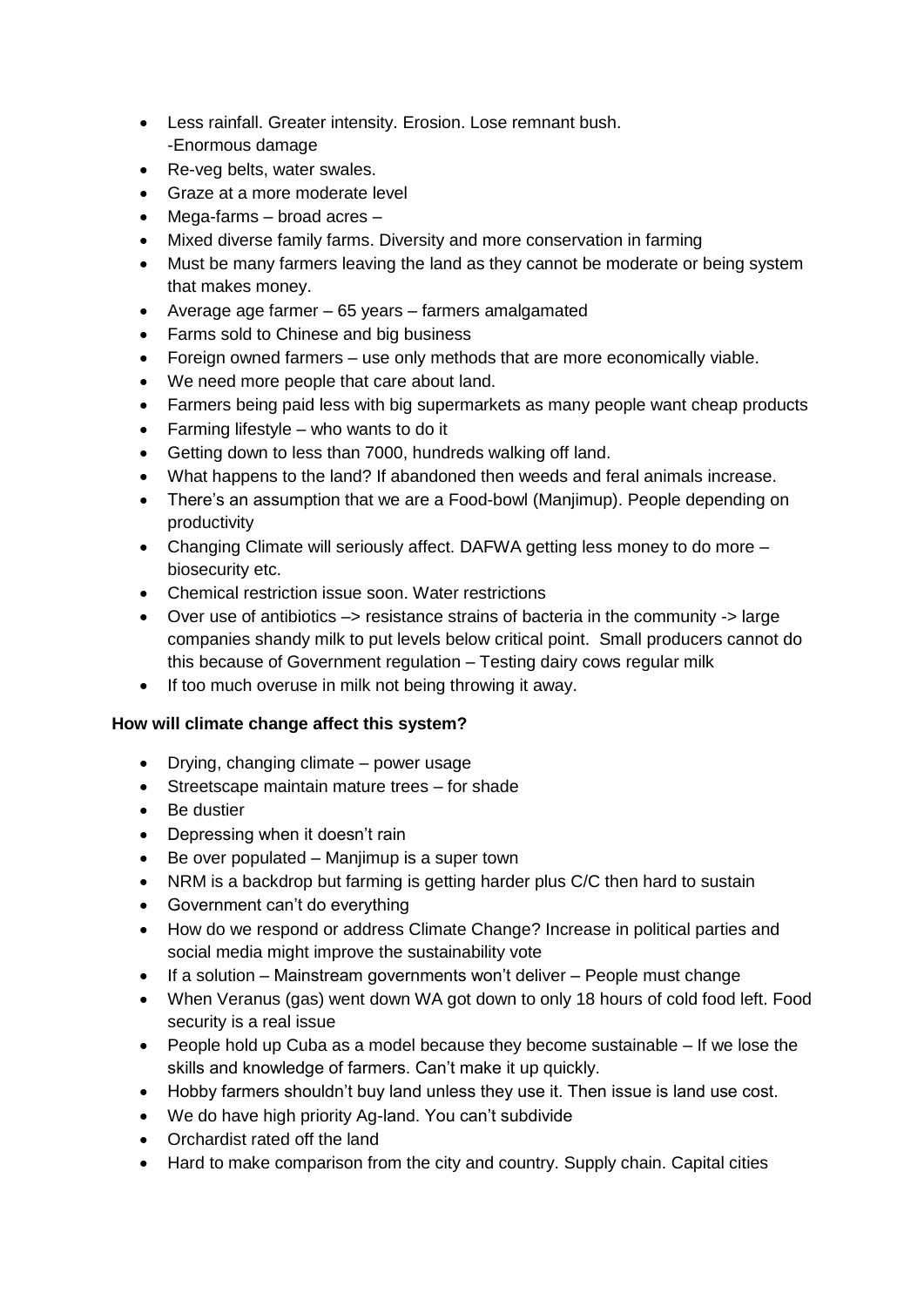- Farmers can't use water while people in the city are not affected.
- No one wants to farm the land anymore so hobby farmers helps keep people invigorated
- How do you make it attractive for young people?
- Stephanie Carstairs local program for young people
- Food security is an issue. Especially with C/C
- We need to find good pathways for kids' education, sport and recreation
- Need to change crop varieties, more netted orchards
- What we can and can't grow will change but it will happen over time.
- Don't think it is happening gradually...

#### **Why do you love living here and what would make you leave?**

- Love the following:
	- o Chose a house for orientation and thermal issues
	- $\circ$  Happy to be self-reliant age is an issues so need medical services & mobile phone service
	- $\circ$  South West is the land of milk and honey organics, apples, biodiversity forest, wildflowers
	- o Greenery in summer
	- $\circ$  Sense of pride low food miles for food
	- o Productive food nodes wrapped in forest
	- o Proud its mine and where you live, fairly benign environment or green.
	- $\circ$  My own water supply used the same spring for 130 years Gibblets it usually replenishes within two days.
	- $\circ$  Live close to family after living overseas
	- $\circ$  Well located for work close to trial work Didn't need to be in Perth
	- o Has a choice of schools and high schools
	- o Vibrant welcoming community
- What would make you leave?
	- $\circ$  Bushfires designed house to suit so I can enjoy a tree from a distance
	- $\circ$  The projection (risk) map didn't show fire this is puzzling in our drying climate
	- $\circ$  If it gets too hot here I will move to Northcliffe
	- $\circ$  Fire I have never had to deal with it in Queensland it was more floods so I have a higher focus on fire protection and education
	- o DEPAW may not be able to do more to combat fires due to lack of resources
	- o Fire but we are prepared and well equipped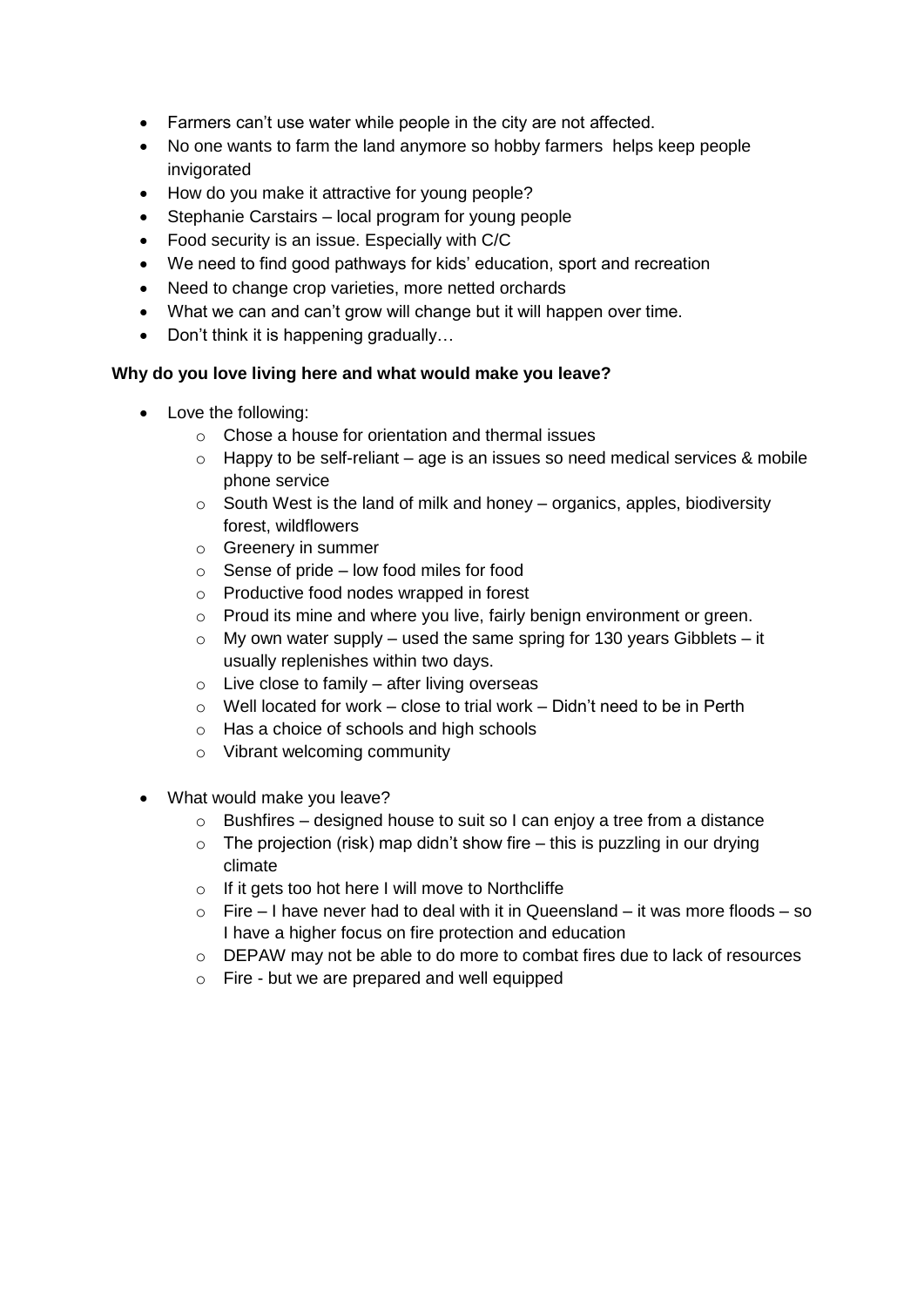## *WARREN SYSTEM DIAGRAM (Afternoon)*